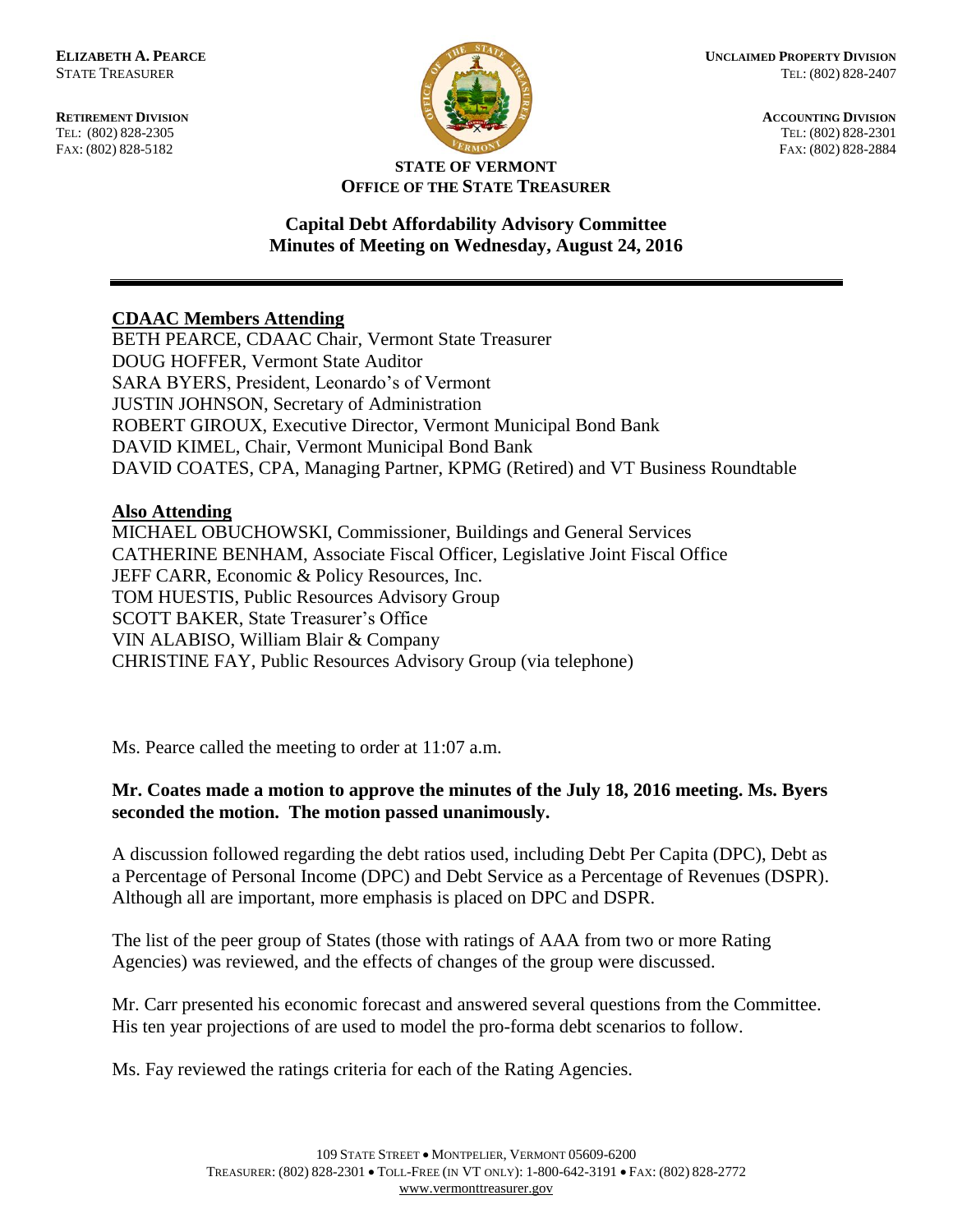Mr. Huestis reviewed the results of five models of debt issuance for the 2018-2019 biennium. Mr. Hoffer questioned why the models project continued level debt issuance each year beyond the biennium as this affects the debt ratios in future years, when there is a tremendous amount of uncertainty. He questioned this methodology since the Committee has the ability to adjust the level of issuance in future years if warranted. Mr. Huestis explained that most states use this method of constant dollar amount issuance in their projections. All of the scenarios assumed issuance of the remaining amount of authorized but unissued debt of \$82.35 million in fiscal year 2017. The scenarios included:

- 1. Maintain level of current biennium authorization of \$144 million and continued issuance of \$72 million per year through fiscal year 2027. This results in Debt Per Capita (DPC) exceeding the State guideline in all years, while Debt as a Percentage of Personal Income (DPI) and Debt Service as a Percentage of Revenues (DSPR) stays within the guidelines in all years.
- 2. Authorization of \$136.8 million for the biennium (a 5% decrease from the current level). Issuance of \$8.4 million annually through 2027. This scenario exceeds the DPC in all years.
- 3. Authorization of \$151.2 million for the biennium (a 5% increase from the current level). Issuance of \$75.6 million annually through 2027. This scenario exceeds the DPC guideline in all years.
- 4. Authorization of \$107.65 million for the biennium or \$36.35 per year through 2027. This is the level that was run to ensure that the DPC was in compliance with the State guideline by 20207.
- 5. Authorization of \$132.33 for the biennium, or \$66.165 million per year, with an increased inflator. Given the change in our peer group, this scenario was run using a previous inflator. In this scenario, DPC meets the guideline in 2027.

The consensus of most Committee members was that scenario #5 was worth looking at further, with some interest in #2. Mr. Hoffer expressed his respect for the process, but disagreed with the methodology used in preparing these scenarios. He thinks the Committee needs to request information about the current capital needs of the State and not rely solely on debt ratio compliance. In addition, he questioned why the Committee used the ratios projected for ten years out in light of the uncertainty about the future (both ours and the other Triple A states). He did not favor either scenario for these reasons.

Both of these issuance amounts will be run under recession type scenarios and presented at the next meeting.

Ms. Pearce asked if any members of the public wished to comment. No comments were made.